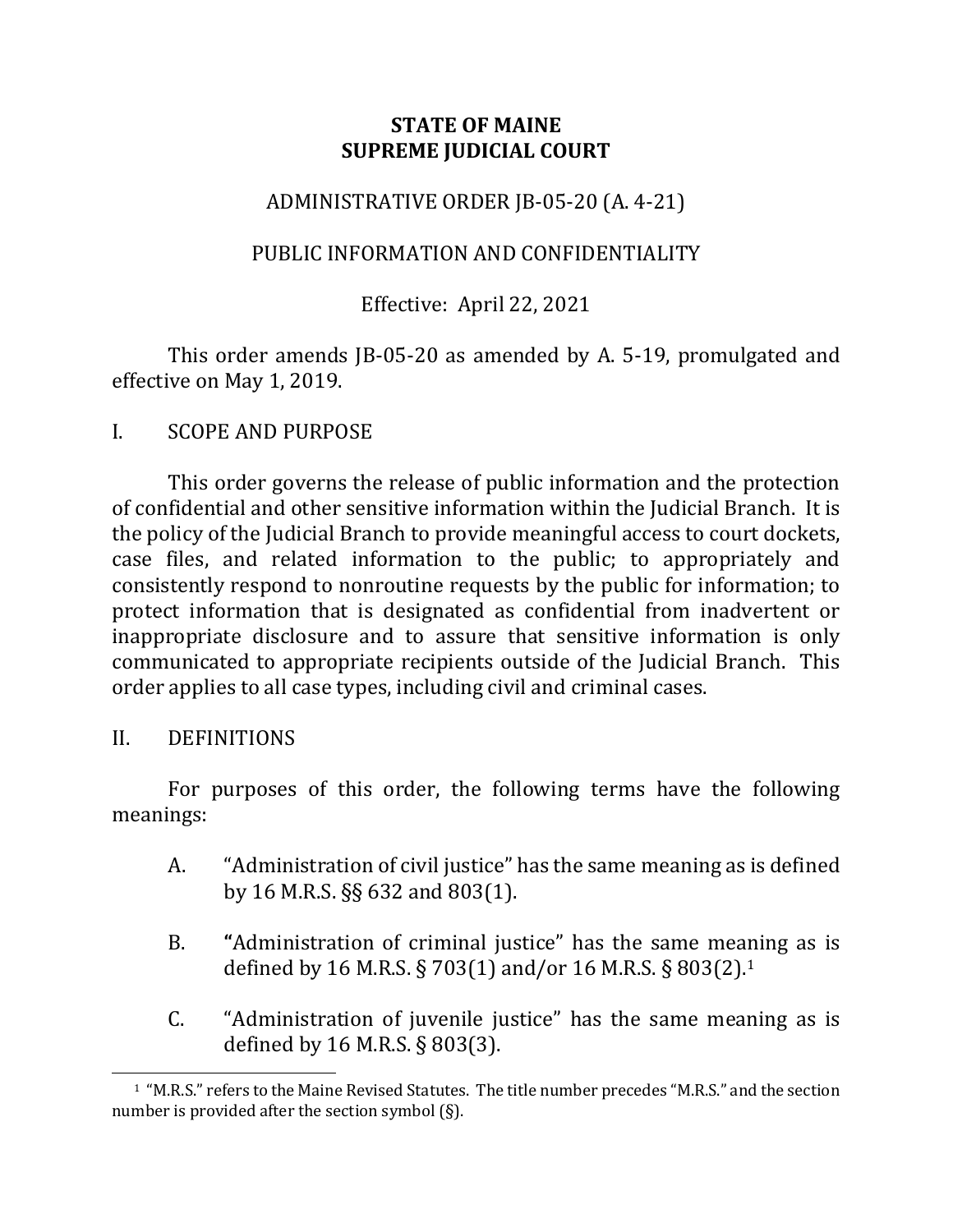- D. "Aggregate information" means a request for information that is not maintained in the requested form and that would have to be assembled or derived from other records.
- E. "AOC" means the Administrative Office of the Courts.
- F. "At and by courts" means information or records of public judicial proceedings that are maintained at a clerk's office or transferred to the Records Center or other records storage under the control of a clerk's office.
- G. "Clerk's office" means the office of the Clerk of the Law Court or of any Superior or District Court or any Consolidated Clerk's Office.
- H. "Confidential court information" means any of the following:
	- 1. Information or a portion of the information that is made confidential by statute, policy, Administrative Order or rule.
	- 2. Information or a portion of the information that was impounded or sealed by a judge or is the subject of a pending motion or other request for impoundment or sealing. [2](#page-1-0)
	- 3. Information that is contained in a judge's, magistrate's, clerk's, or law clerk's notes; a judge's, magistrate's, clerk's, or law clerk's drafts; communications between judges, magistrates, law clerks, or clerks regarding the decision of cases; or other judicial working papers.
	- 4. Information that is contained in or relates to a pending request for an outstanding search warrant, arrest warrant, or

<span id="page-1-0"></span><sup>&</sup>lt;sup>2</sup> In some limited circumstances, all information about a case may be impounded, specific information within a case, such as the identity of a party, or the fact that an impoundment motion was made and granted may be impounded or sealed. In these circumstances, judges need to make the scope of the impoundment order clear to the clerk's office. The clerk's office and OIT staff must take appropriate steps to ensure that the impounded information is not reflected in publicly available materials such as dockets, indices, and displays at public access terminals.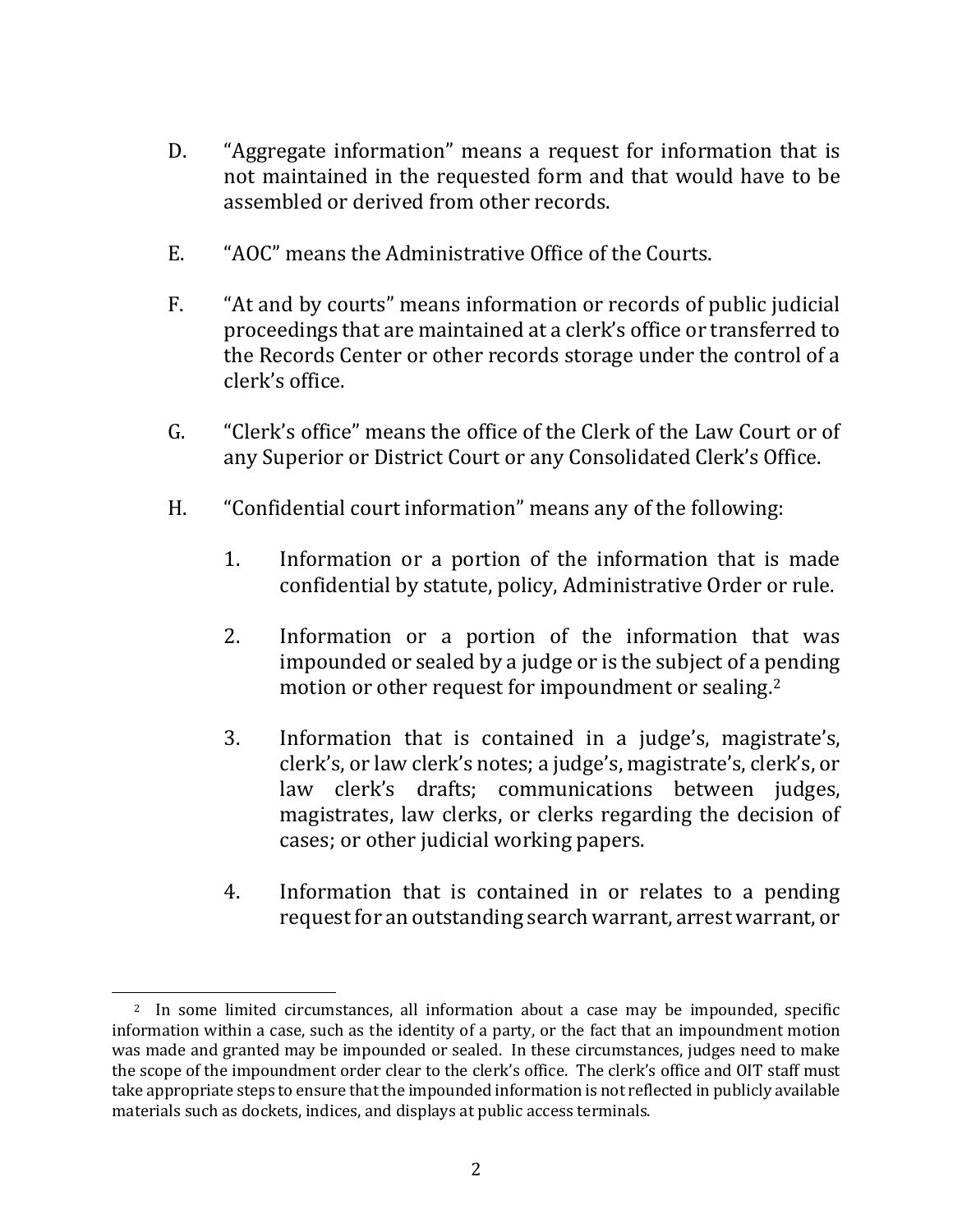other document that contains confidential law enforcement information. [3](#page-2-0)

- 5. Psychiatric reports, which shall be impounded upon their receipt by the clerks subject to the following rules:
	- (a) The clerks shall notify counsel of record or self-represented parties of the receipt of any such reports and permit counsel or self-represented parties to inspect such reports at the clerks' offices; in criminal cases the clerks shall also make available to counsel or self-represented parties copies of the same if they have not otherwise received copies; and
	- (b) Such reports may in whole or in part be released from impoundment by specific written authorization of the court under such conditions as the court may impose; and
	- (c) Such reports may be used in evidence in the proceeding in connection with which it was obtained.
- 6. Information contained in reports of cellphone or other electronic device location information filed with the Kennebec County Consolidated Clerk's Office pursuant to the provisions of 16 M.R.S. § 650 unless otherwise ordered released by the court.
- 7. Any information that has been derived from confidential court information or files and then aggregated into a record by the Court. The aggregated record is deemed confidential.
- 8. Requests for appointment of a guardian ad litem, orders appointing a guardian ad litem, and reports of a guardian ad litem subject to the following rule:

<span id="page-2-0"></span><sup>&</sup>lt;sup>3</sup> This provision does not prohibit the release of executed or unexecuted warrants for failure to appear or failure to pay fines, fees, or restitution.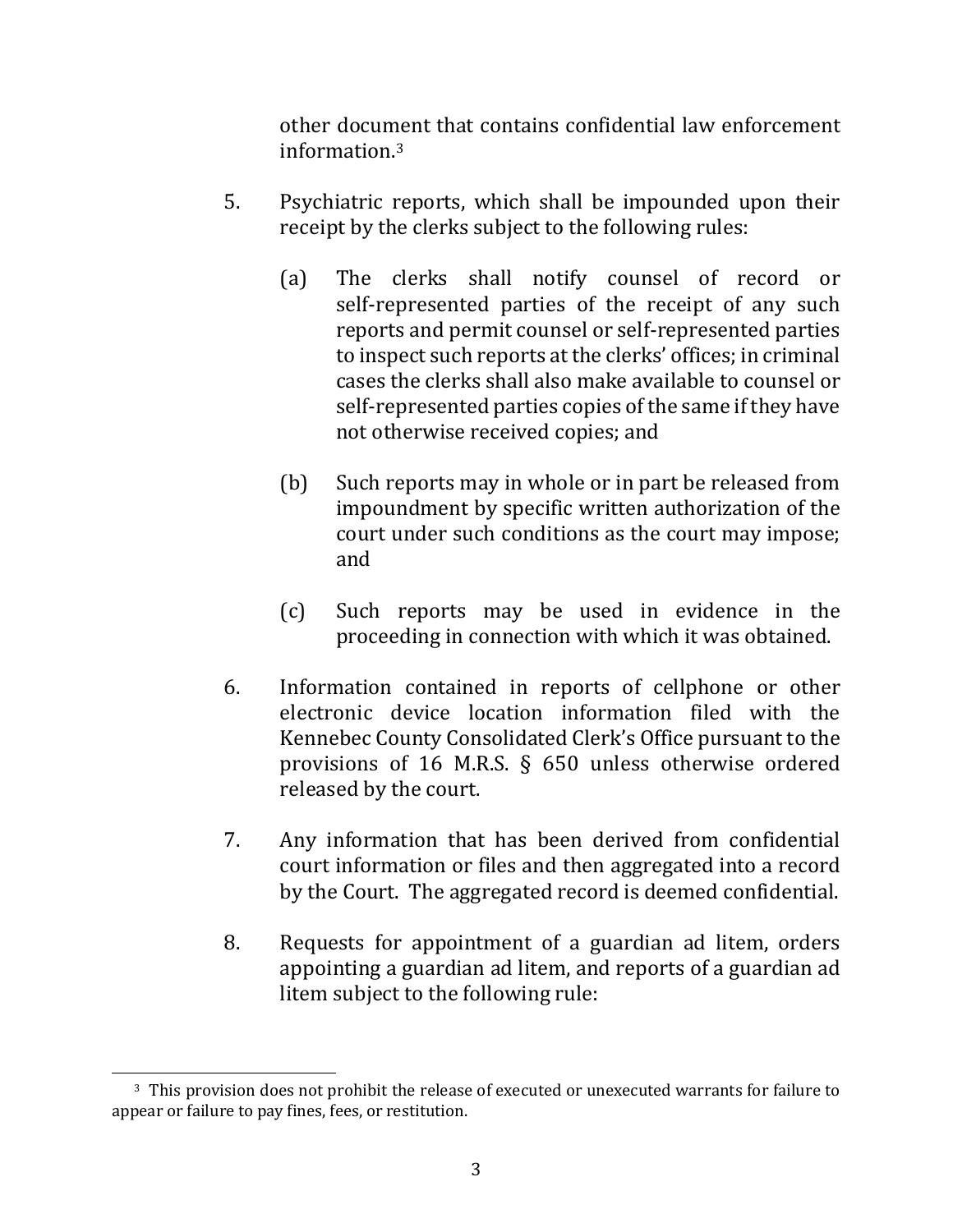- (a) The clerk shall not disclose or provide these records to any person except those listed below, unless specifically authorized by a court's order:
	- (i) A party in the case;
	- (ii) An attorney representing a party in the case;
	- (iii) A GAL presently appointed to the case;
	- (iv) A parent whose parental rights have not been terminated, a legal guardian, or a custodian of a juvenile in a Title 15 case; and
	- (v) A representative of, or attorney for, the Department of Health and Human Services when a transfer of custody of a juvenile is being considered under 15 M.R.S. § 3314.
- 9. Social security numbers (SSN) subject to the following rules:
	- (a) When disclosure of a SSN is required in any court proceeding, and the SSN is to be maintained in a case file in the office of the Clerk of Court, individuals will record their Social Security Numbers only on specific forms provided by the Court for that purpose.
	- (b) The clerk shall not disclose or provide the SSN to any person except those listed below, unless specifically authorized by court order:
		- (i) The person whose SSN is on the document;
		- (ii) An attorney who appears on behalf of the person who entered a SSN in a court file pursuant to this Administrative Order;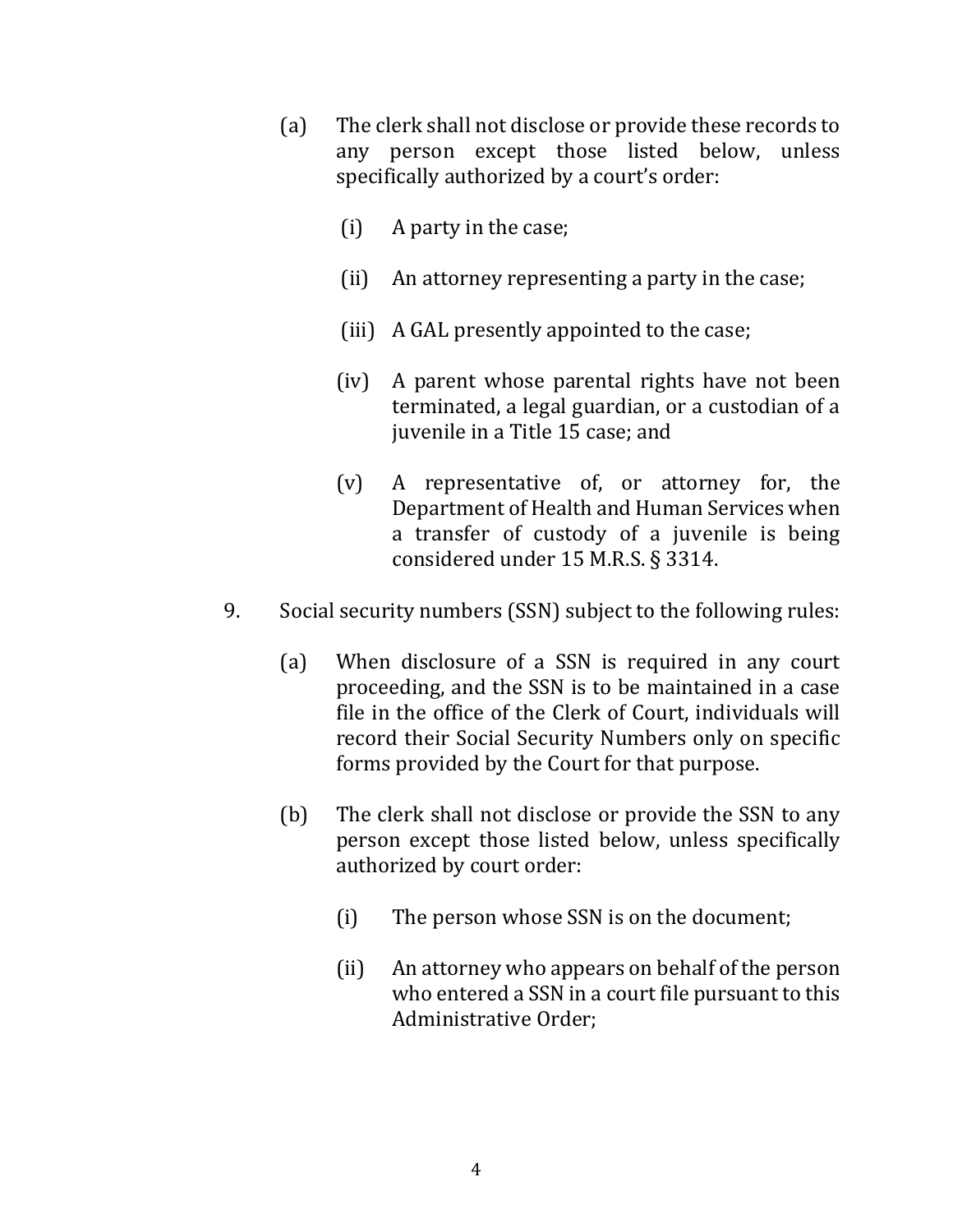- (iii) A Department of Health and Human Services representative in Family Matter cases involving child support, *see, e.g.*, 19-A M.R.S. § 2006(10);
- (iv) A prosecutor, law enforcement officer, representative of any correctional facility or official court financial screener if the request is made by that person in their official capacity;
- (v) A representative of an agency that is providing pretrial services to the person in a pending court matter may have access to the SSN of that person if that person has entered a SSN in a court file pursuant to this Administrative Order if the request is made by that person in their official capacity.
- 10. Qualified domestic relation orders (QDROs) subject to the following rule: The clerk shall not disclose or provide a copy of a QDRO to any person except those listed below, unless specifically authorized by court order:
	- (a) A person who was a party in the case in which the QDRO was entered;
	- (b) An attorney representing a person who was a party in the case in which the QDRO was entered;
	- (c) A representative of an organization issuing or maintaining the QDRO account.
- I. "Confidential criminal history record information" has the same meaning as is defined by 16 M.R.S. §§ 632(2-A) and 703(2).
- J. "Criminal history record information" has the same meaning as is defined by 16 M.R.S. §§ 632(3) and 703(3).
- K. "Criminal justice agency" has the same meaning as is defined by 16 M.R.S. §§ 632(4), 703(4), and 803(4).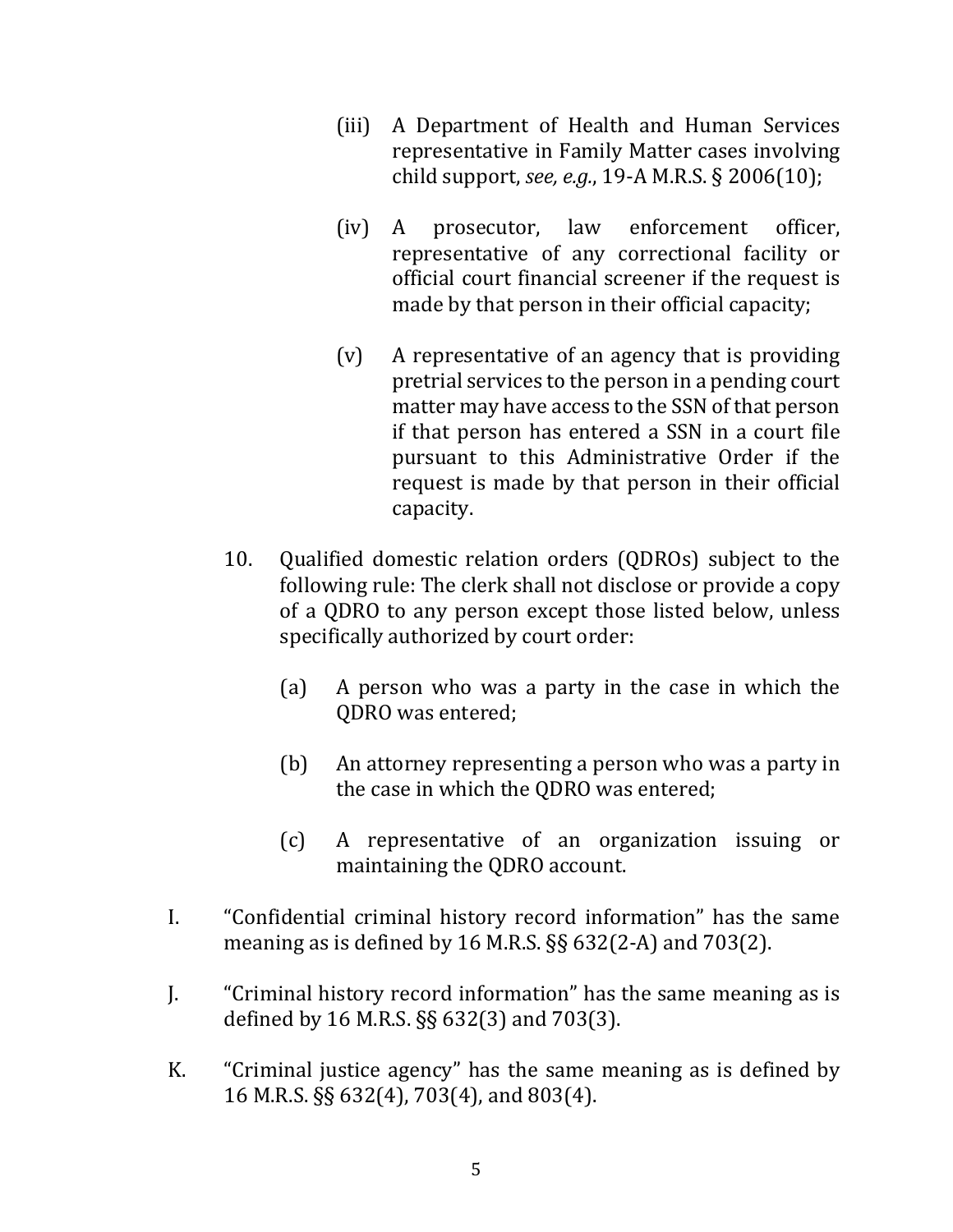- L. "Disposition" has the same meaning as is defined by 16 M.R.S. §§ 632(6) and 703(5).
- M. "Dissemination" has the same meaning as is defined by 16 M.R.S. §§ 703(6) and 803(5).
- N. "Executive order" has the same meaning as is defined by 16 M.R.S. §§ 632(7) and 703(7).
- O. "Intelligence and investigative record information" has the same meaning as is defined by 16 M.R.S. § 803(7).
- P. "Judge" means a Justice of the Supreme Judicial Court or Superior Court, a Judge of the District Court, or the Chief Justice or Judge of those courts, or a Family Law Magistrate.
- Q. "Noncriminal justice agency" means a governmental entity or agency that is not engaged in the administration of the criminal justice system.
- R. "Nonroutine request" means a request for information that is not contained in case files, dockets, indices, lists, or schedules, or a request that seeks confidential, impounded, or sealed information.
- S. "OIT" means the Office of Information Technology within the Administrative Office of the Courts.
- T. "Public criminal history record information" has the same meaning as is defined by 16 M.R.S. §§ 632(11-A) and 703(8).
- U. "Public court information" means any information that is not confidential criminal history record information or confidential court information.
- V. "Routine request" means a request for information that is contained in case files, dockets, indices, lists, or schedules, or a request that does not seek confidential, impounded, or sealed information.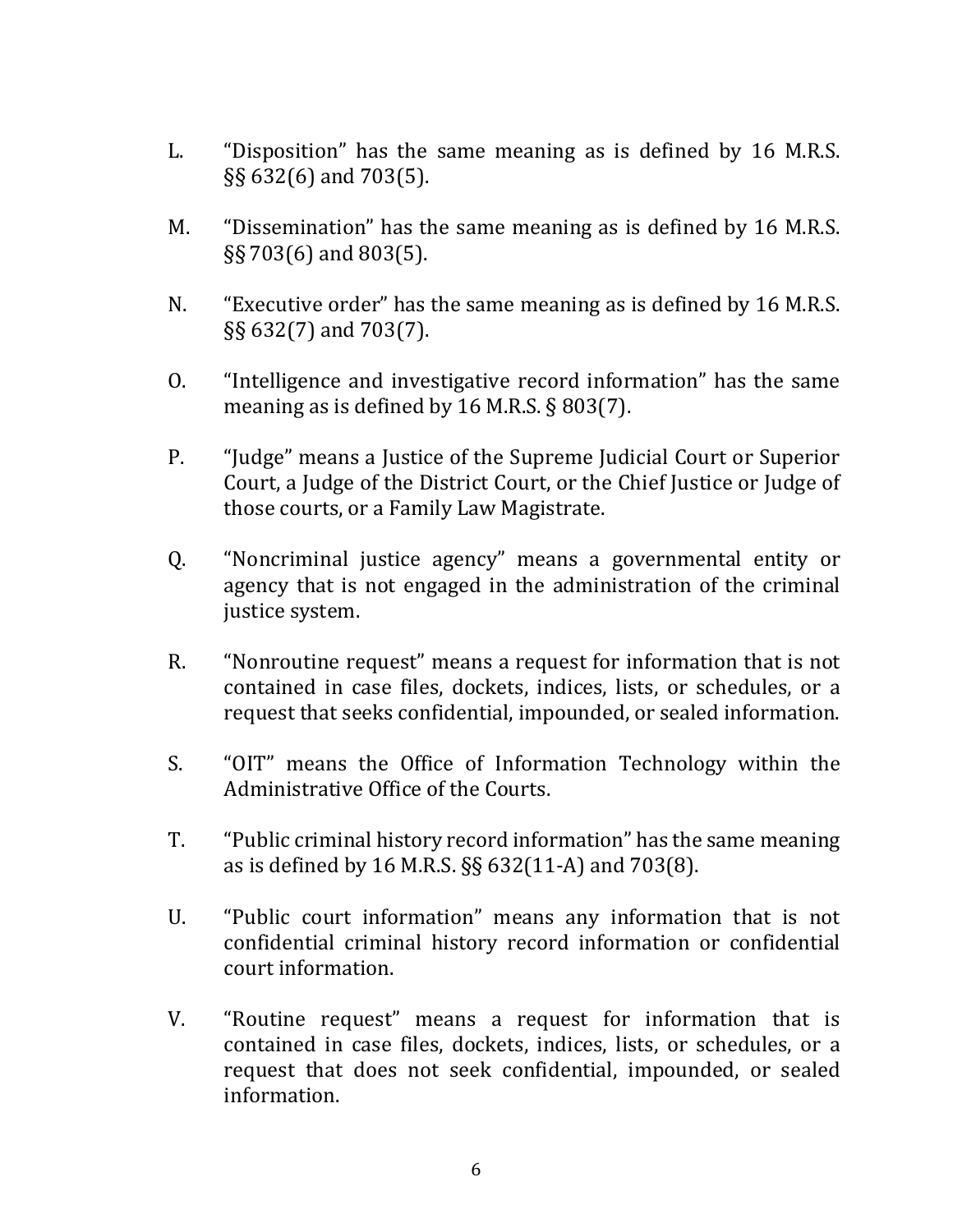- W. "SBI" means the State Bureau of Identification.
- X. "Scheduling information" means information listing or pertaining to the scheduling of a judicial activity related to a pending case.
- Y. "Service Center" means the Judicial Branch Service Center. The Service Center provides multiple centralized services, including responding to customer telephone calls and other assigned tasks historically performed in Clerks' Offices.
- Z. "Standing request" means a request for information or record or a type of information or record that is intended to be a continuing request, with supplementary responses as new information becomes available.
- AA. "State" has the same meaning as is defined by 16 M.R.S. §§ 632(12), 703(9), and 803(8).
- BB. "Statute" has the same meaning as is defined by 16 M.R.S. §§ 632(13), 703(10), and 803(9).

### III. RECORDS MAINTAINED AT OR BY COURTS

- A. In Person or Mail Requests
	- 1. Information and records relating to cases that are maintained in case files, dockets, indices, lists, or schedules by and at the District, Superior, or Supreme Judicial Courts are generally public and access will be provided to a person who requests to inspect them or have copies made by clerk's office staff unless the information or a portion of it is confidential as provided in Part II, ¶ H.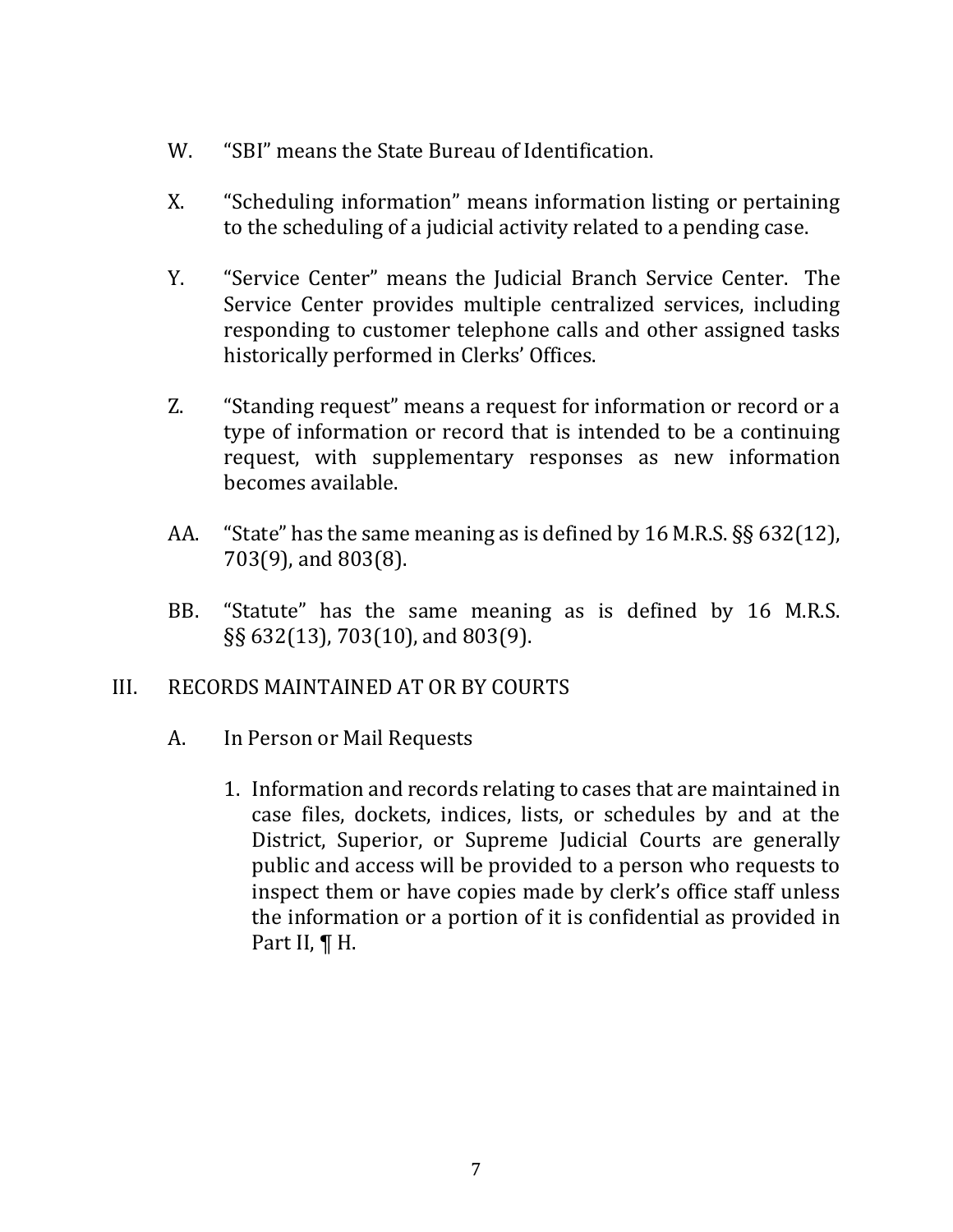Clerks and/or Clerical Staff at the Service Center will endeavor to provide the information requested using the following timetable:

1-5 names within 5 working days;

6-10 names within 30 working days;

11-15 names within 45 working days;

16-20 names within 60 working days; and

21+ names to be determined by the Clerk and/or Senior Service Center Associate

A person making a request for information for any names or cases for which that person is a party will not be charged a research fee as provided in the Judicial Branch fee schedule.

2. Records that are confidential or that contain information designated as confidential court information, materials that have been impounded or sealed by a judge, materials that are subject to a pending motion or other request for impoundment or sealing; or judge's, magistrate's, and law clerk's notes and workpapers will be placed in a separate sealed envelope in the file, and the file or record must have a label conspicuously affixed to it indicating that the file or record contains confidential materials.[4](#page-7-0) If a request for access is made concerning the nonconfidential portion of a record, the clerk will remove the confidential materials before making the record available for inspection. Requests for inspection of confidential materials or for review of materials that contain information designated as confidential that are contained within a public case file must be made by motion with notice to all parties of record as provided in the Maine Rules of Civil Procedure or Maine Rules of Criminal Procedure.

<span id="page-7-0"></span><sup>4</sup> Clerks are encouraged to use a separate filing system for confidential materials, in which the materials are separately kept from the case files, where space and operational considerations permit such a system.

Judges may also maintain a confidential filing system for notes and workpapers, or may destroy them at the conclusion of the case.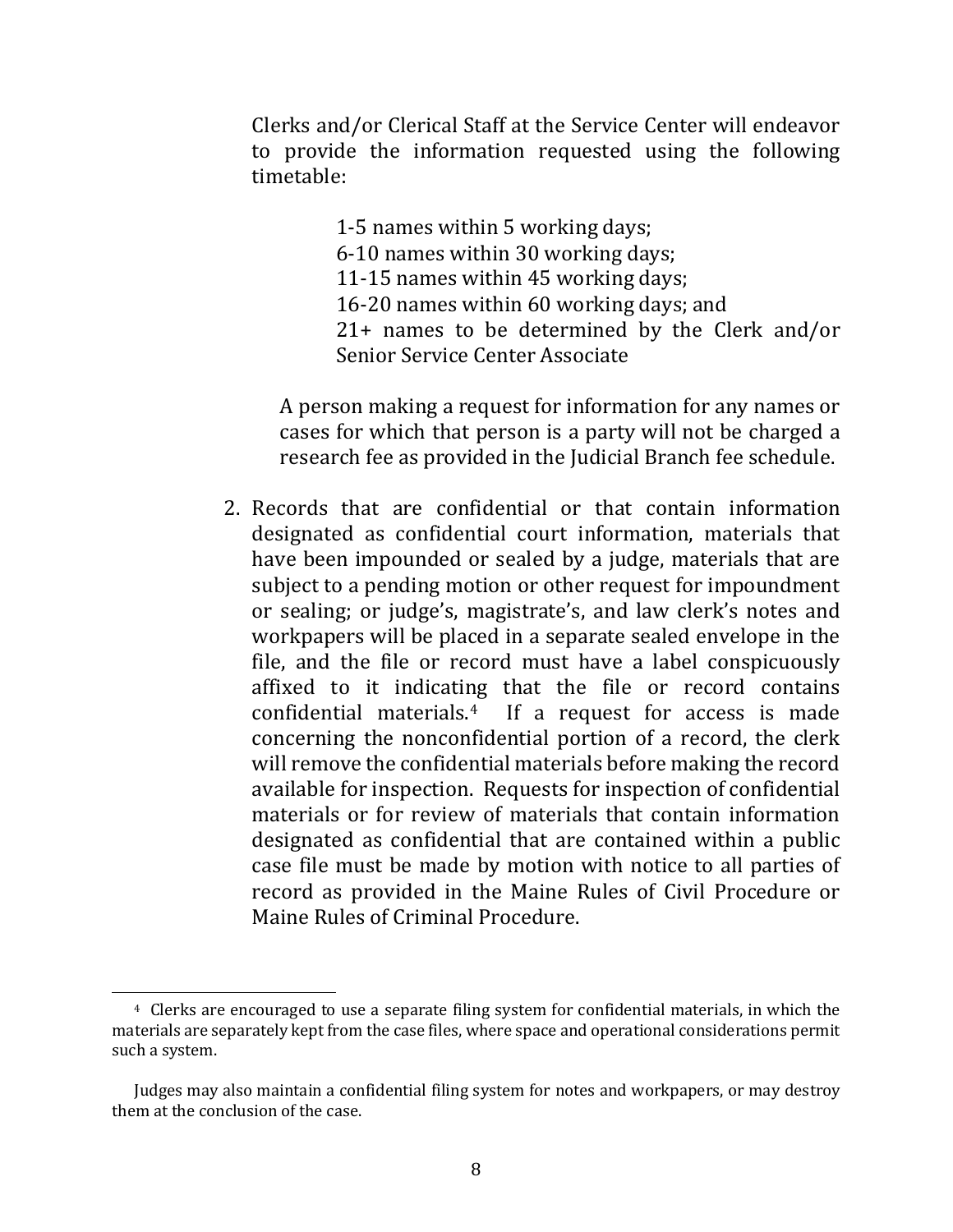- 3. Individual adult public criminal history information contained in public court records maintained by and at a clerk's office are open to public inspection and copying, and will be supplied if the records or indices are not located in a publicly accessible place.
- 4. If there is any doubt whether information is confidential information, Judicial Branch personnel should proceed cautiously in responding to the information request and provide access to information only when it is clearly appropriate to do so, or after consultation with a judge or the Manager, Clerk of Courts. Nonroutine requests should be referred to the State Court Administrator or designee.
- 5. Requests for information that would require clerk's office staff to perform research or provide aggregate information or respond to standing requests must be declined, unless the Chief Judge or Justice has preauthorized a response. The requestor should be informed that the requestor may conduct the research by examining the dockets themselves, or by using the public access terminal where one is available.
- 6. Requests for data or information that would require administrative or technical staff to perform substantial new research, program new reports, evaluate data, or respond to standing requests must be declined, unless the Chief Judge or Justice has preauthorized a response. Requests to provide "data dumps," "bulk data," or large quantities of case details will be denied.
- 7. Admitted and proffered exhibits, including both documents and physical items, are part of the public record of a case, and while in the custody of the clerk's office, are available for inspection and copying unless they are otherwise confidential. Exhibits submitted to the clerk, but never proffered or admitted, will be made available to the submitting party, but are subject to inspection or copying while in the custody of the clerk's office. Public copying or inspection of admitted and proffered exhibits as well as exhibits submitted to the clerk but never proffered or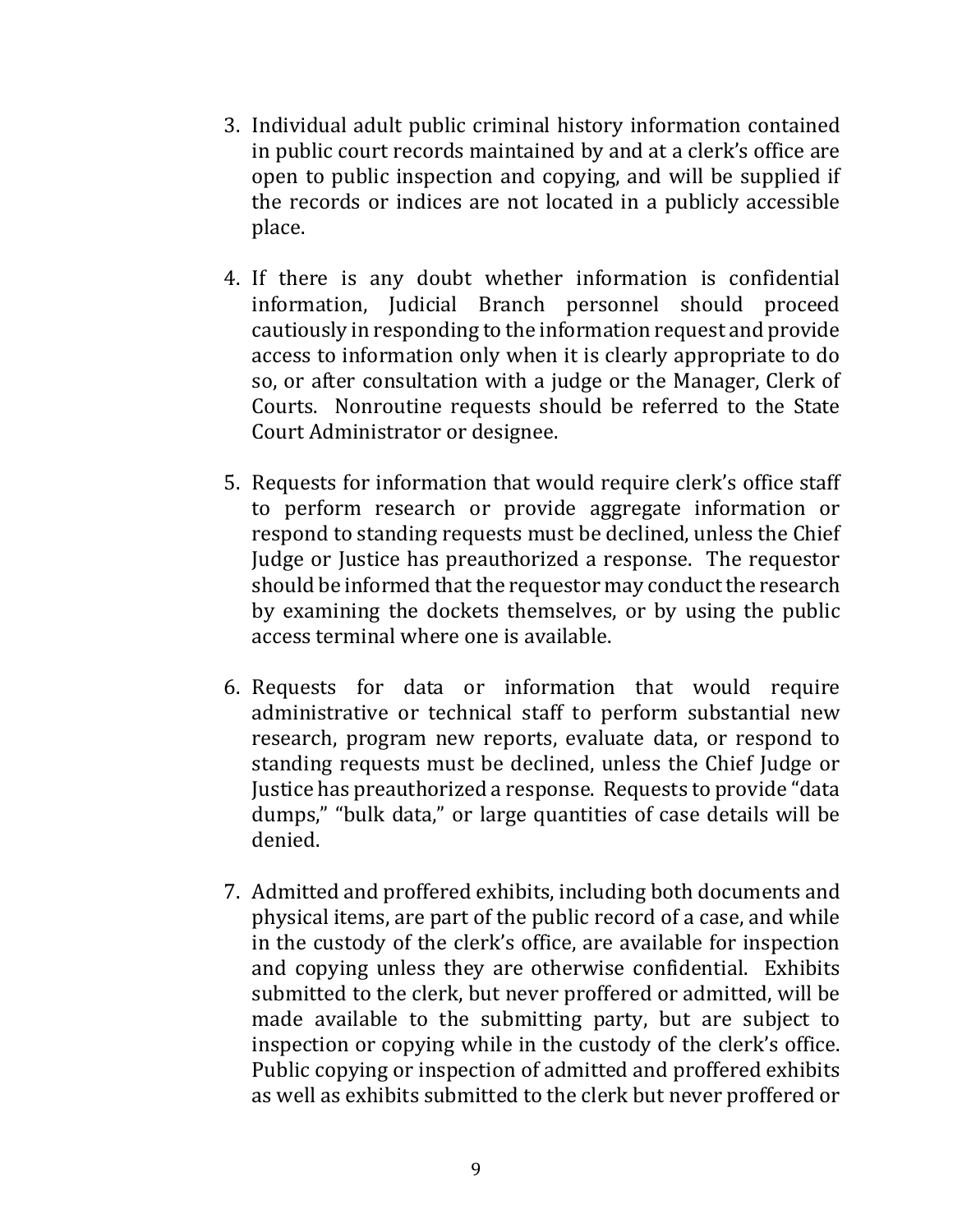admitted may be limited by the terms of a protective order or by a judicial order or administrative order governing the handling of contraband or dangerous materials.

8. Juror questionnaires, the records and information used in connection with the juror selection process, the names drawn, and juror seating charts are confidential and may not be disclosed to any person, except by judicial order. During the period of service of jurors and prospective jurors, the names and juror questionnaires of the members of the jury pool are confidential and may not be disclosed, except to the attorneys and their agents and investigators and self-represented parties.

Once the period of juror service has expired, a person may file a written request for disclosure of the names of the jurors and an affidavit stating the basis for the request. Post-service juror contact information disclosure is allowed only with the approval of a judge and only in the very narrow circumstances authorized by 14 M.R.S. § 1254-A.

- B. Telephone Requests for Information
	- 1. Due to the risks of misunderstanding, misinterpretation, or incorrect quotation of oral information, it is the policy of the Judicial Branch to carefully limit the release of information by telephone. Clerks' office staff may respond to telephone Clerks' office staff may respond to telephone requests for information **only** in the following circumstances:
		- (a) Information about the status of a particular case may be given to parties, counsel, or other noncriminal justice governmental agencies with an interest[5](#page-9-0) in that matter and to members of the bar to facilitate the assignment of cases.

<span id="page-9-0"></span><sup>5</sup> If a clerk has reason to doubt that the caller is a party or party's counsel, the clerk should call back at the telephone number kept on file for that party or counsel. Agencies with an interest in a matter include, for example, Probation and Parole, the Department of Corrections, or other law enforcement agencies.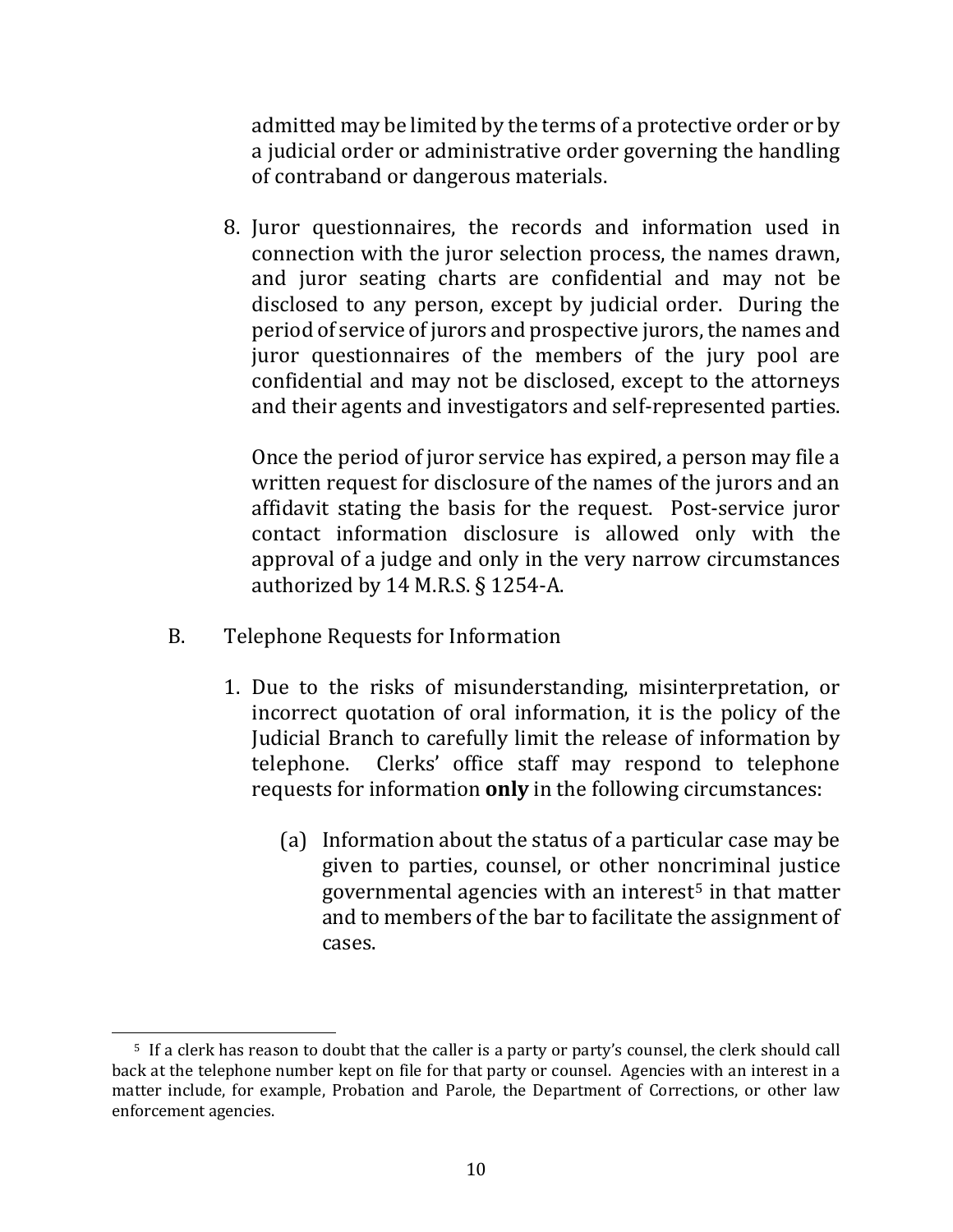- (b) Scheduling information on nonconfidential cases may be released to any caller.
- (c) Information may be given to criminal justice agencies as follows:
	- (i) Police emergencies or other urgent legitimate needs. If information is needed to respond to an emergency or for another situation in which an immediate response is needed, such as a patrol stop, border check, suspect in custody, check of imposed bail or bail conditions, pretrial release or sentencing conditions, including conditions of probation, filing, administrative release or deferred disposition, or a check of pending charges against a person under investigation, court personnel may provide the requested information by telephone, with a caution that it is partial information and that it only reflects the information maintained at that court. Clerks should endeavor to verify the identity of the caller before releasing the information.
	- (ii) Other criminal justice agency requests. Court personnel should evaluate the nature of the requested information and the need for a quick<br>response against the other workload response considerations in the court. The general rule is not to respond by phone, but to refer the requestor to SBI or to tell the requestor to get the information when next in court. However, for one-time requests when common sense dictates it, court personnel may provide the information over the telephone.
- (d) Information may be given to noncriminal justice governmental agencies (i.e., Health and Human Services, Department of Environmental Protection, military recruiters, etc.) in limited circumstances. These requests, in general, should not be responded to over the phone and should be responded to in the same manner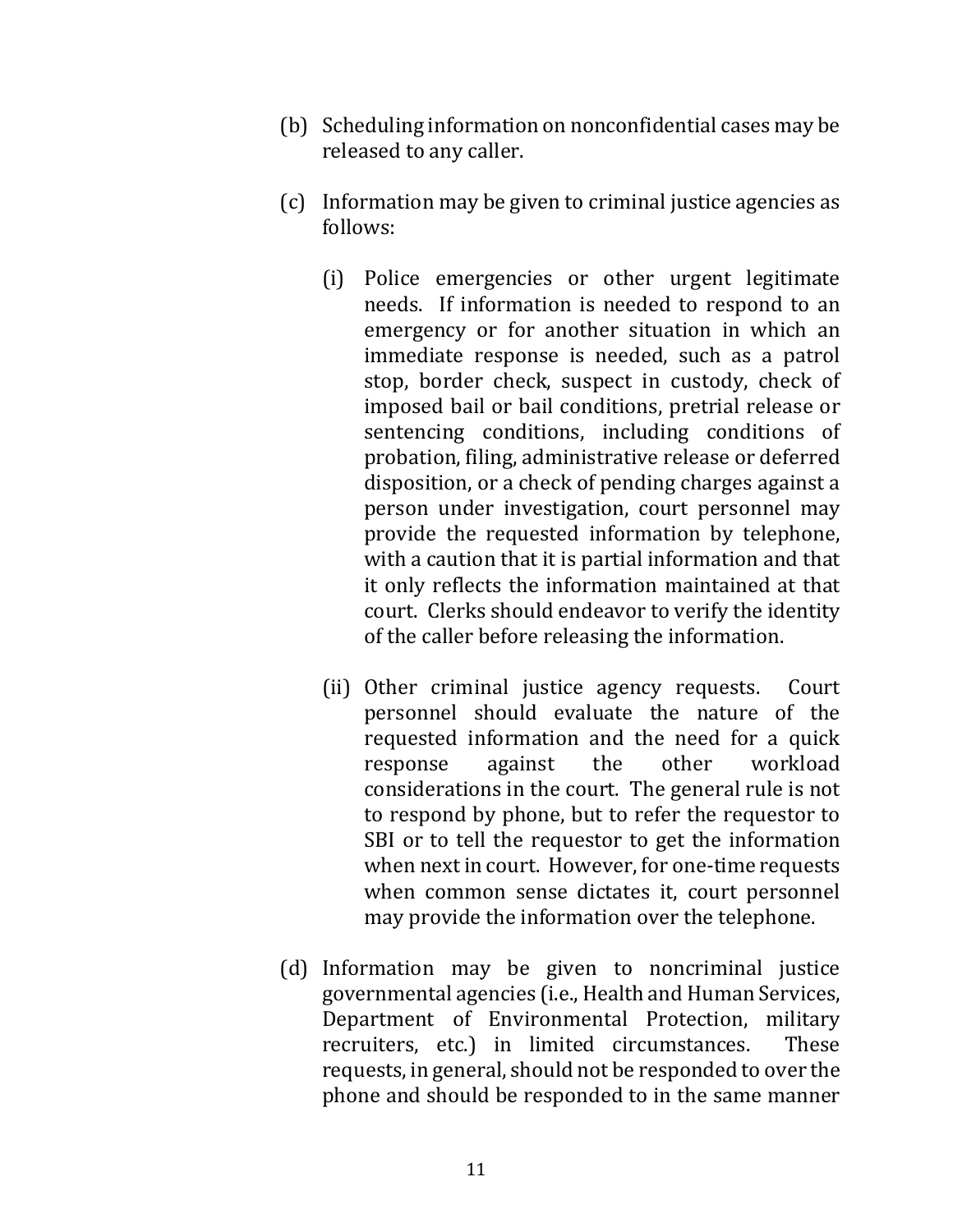as other telephone requests. However, all situations cannot be anticipated and clerks will sometimes be presented with an urgent need for information by a noncriminal justice agency (i.e., a request from the Department of Health and Human Services about a criminal record or a Protection From Abuse or Harassment record when they are in the process of preparing an emergency child protective matter). In those limited situations, clerks have the discretion to respond by telephone, with the caution that the provided information is partial and reflects only the information maintained at that court.

- 2. Telephone requests for comprehensive criminal history record information must be referred to the State Bureau of Investigation pursuant to 16 M.R.S. § 704.
- 3. Telephone requests for traffic record information must be referred to the Bureau of Motor Vehicles, which maintains records of motor vehicle violations and offenses pursuant to 29-A M.R.S. § 2607.
- 4. Telephone requests for Fish and Wildlife offense information should be referred to the Maine Warden's Service, which maintains records of violations and criminal offenses pursuant to Title 12 of the M.R.S.
- 5. Telephone requests for Marine Resources offense information should be referred to the Department of Marine Resources, which maintains records of violations and criminal offenses pursuant to Title 12 of the M.R.S.
- 6. In order to eliminate the dangers of misunderstanding or inaccuracy, telephone requestors of other information about a specific case should be told to make a written inquiry or to visit the court to examine the records themselves.
- 7. Telephone requests for information that would require clerk's office staff to perform research or provide aggregate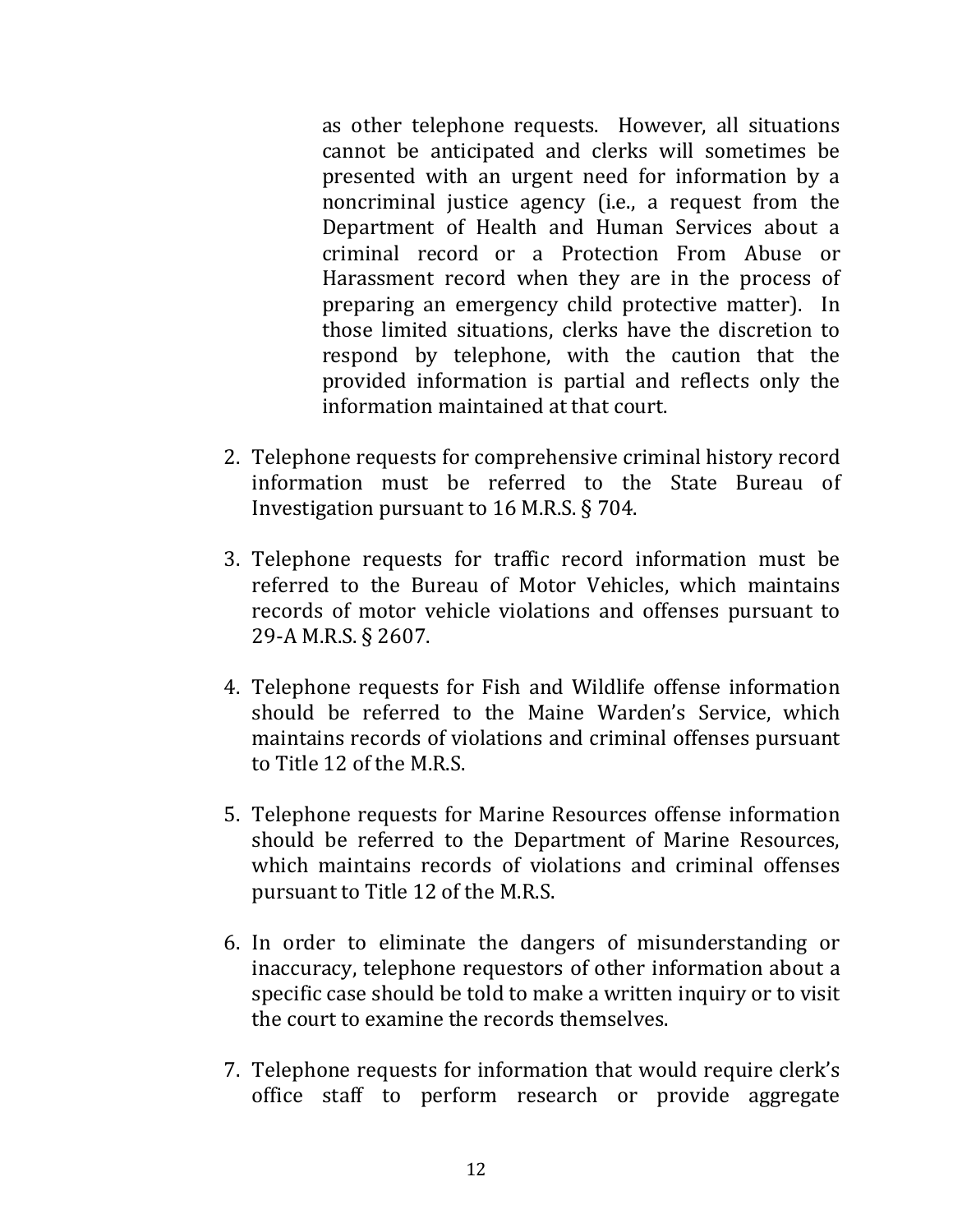information and standing requests for categories of information must be declined, and the requestor informed that the requestor may conduct the research at the clerk's office.

- C. Recordings of Court Hearings
	- 1. Requests for duplicates of recordings of court hearings are governed by Administrative Order JB-05-14 as amended and M.R. App. P. 5.
	- 2. When an Official Court Reporter takes the record at a court proceeding, his/her record is the primary and official court record, regardless of whether a simultaneous electronic recording is made at that time, unless otherwise ordered by the court in extraordinary circumstances.

If a simultaneous electronic recording is made, it will serve as a backup to the official record and will not be made available to any person or party outside of the Judicial Branch.

If the primary and official court record taken by an Official Court Reporter becomes unavailable, then the electronic record that was taken simultaneously will become the official record, unless otherwise ordered by the court in extraordinary circumstances.

# IV. RECORDS MAINTAINED AT OR BY THE ADMINISTRATIVE OFFICE OF THE COURTS OR THE OFFICE OF INFORMATION TECHNOLOGY

A. Routine Information Requests

Staff members may respond to routine requests for nonconfidential information if the information can be provided without a material expenditure of staff time to compile or aggregate the requested information and if the request does not involve personnel information or other sensitive or controversial issues. If the employee is unsure as to the nature of the request or the permissibility of release of the information, he or she should proceed cautiously in responding to the information request and provide access to information only when it is clearly appropriate to do so, or after consultation with his or her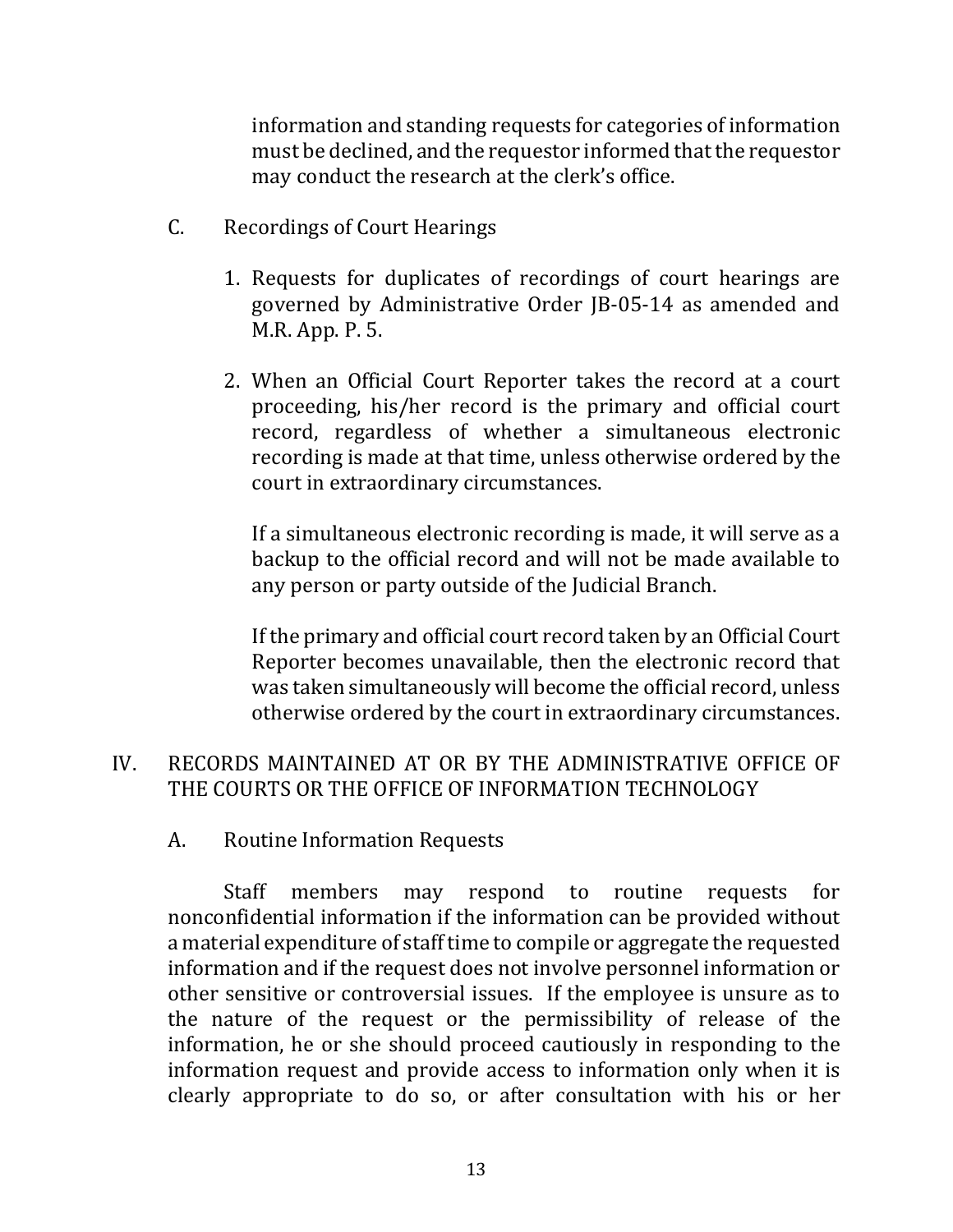supervisor. Nonroutine requests should be referred to the State Court Administrator or designee.

The staff member shall notify the State Court Administrator of the nature of the request and the type of information provided.

B. Nonroutine Information Requests

A staff member shall consult with the State Court Administrator or designee if

- 1. a formal request for information is made,
- 2. responding to a request will require a material expenditure of staff time, or
- 3. a request involves confidential information or information that the receiving staff member considers potentially sensitive or controversial in light of the identity of the requestor, the content of the information, or the nature of the request.
- C. Routine Personnel Information Requests

Personnel information is not generally available to the public. An employee may request information from that employee's personnel file or employment records by contacting the Director of Human Resources. An employee may also authorize a third party to verify employment or to obtain specified information from the employee's file or records through the Director of Human Resources.

A union may request information about an employee or group of employees, to the extent authorized by statute or an applicable collective bargaining agreement, from the Director of Human Resources. The Director shall provide the requested information unless the request is not properly authorized, or violates the affected employee's rights to privacy. In those circumstances, the Director shall refer the request as provided in paragraph A.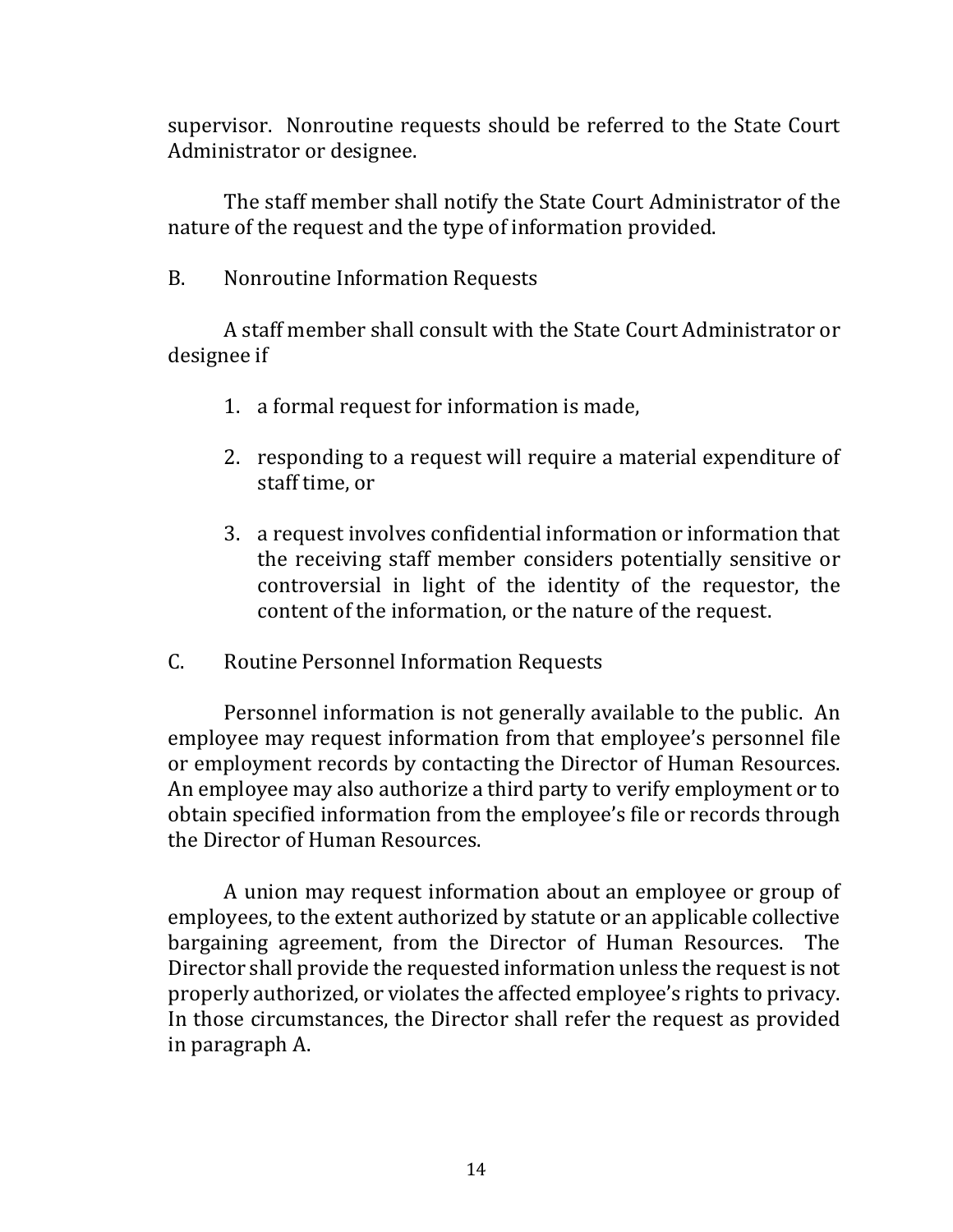Requests for information pertaining to an employee or group of employees, including performance or statistical information, from requestors other than the employee or an authorized union are nonroutine requests subject to referral under paragraph A.

#### D. Fees

Fees will be charged for the provision of documents or information in accordance with applicable statutes, court rules, administrative orders, court policy, and fee schedules, where they apply. If there is no applicable statute, court rule, administrative order, court policy, or fee schedule that applies to a specific document or record, inspection of the document shall be provided at no charge and copies of documents shall be made and provided at the rate then in effect as set by the Fee Schedule, JB-05-26, as amended.

Requestors may use cameras to make copies of court records as provided in Administrative Order JB-05-15, Cameras And Audio Recording In The Courts, as amended. Copies made in accordance with JB-05-15 are not subject to fees.

Requests for electronic data, or for extracts, abstracts, or compilations of documents or records that involve a material expenditure of effort by Judicial Branch personnel require a special determination and will be responded to after consideration of:

- 1. the availability of personnel to fulfill the request,
- 2. the response time, if any was requested, and
- 3. the other workload of the affected staff.

If such a request is granted, the requestor shall be assessed a fee that is sufficient to cover the Judicial Branch's full actual costs, including staff time and associated overhead, for producing the requested information. The response and fee shall be determined by the The response and fee shall be determined by the appropriate member of the Administrative Team in consultation with the State Court Administrator or designee.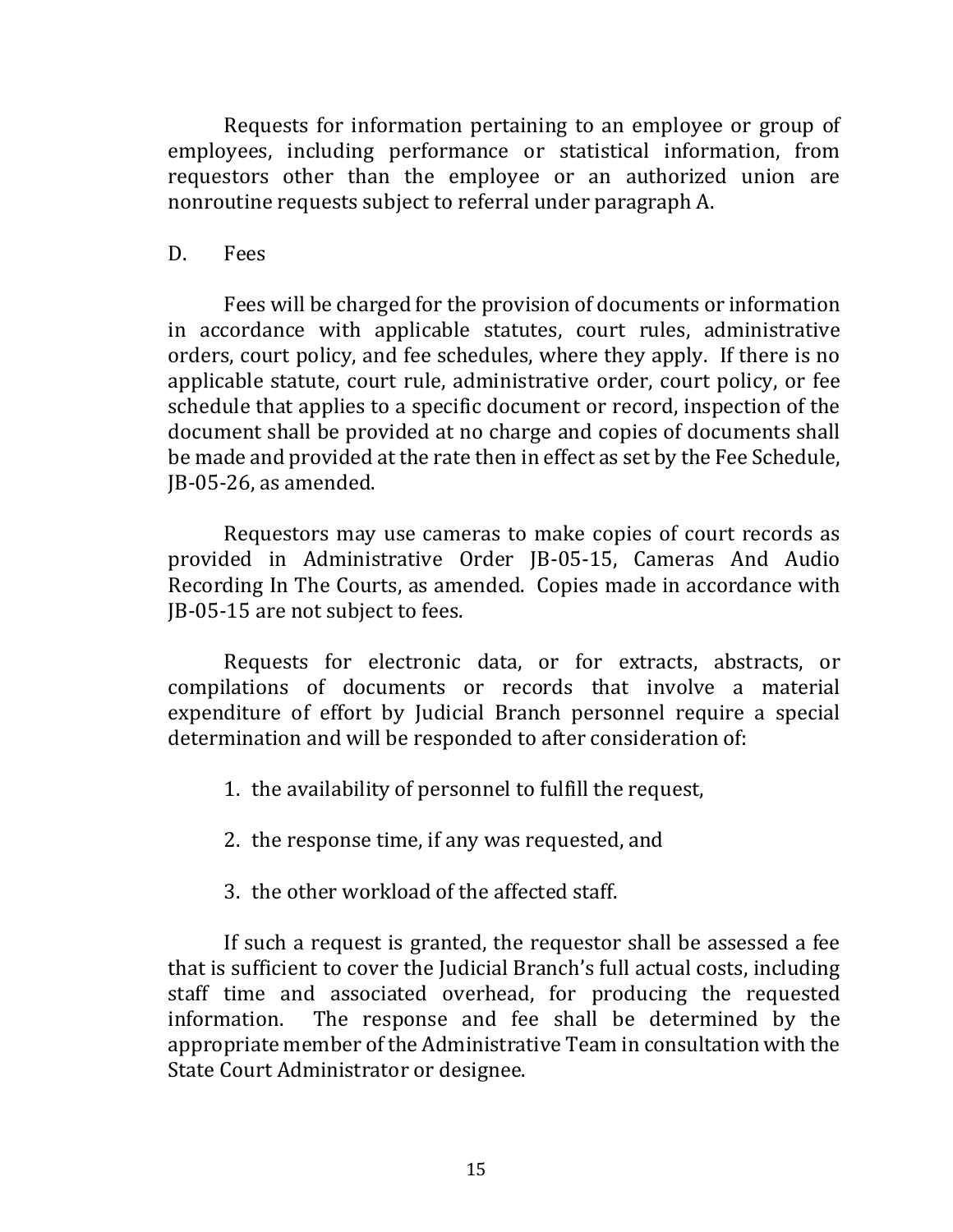### V. PROVISION OF INFORMATION TO INTERPRETERS

- A. When an interpreter has been assigned to assist the court and parties with respect to any case, the clerks of court shall permit the assigned interpreter to review all public portions of the court's file in order to prepare for the hearing, conference, or trial.
- B. When an interpreter has been assigned to assist the court and parties with respect to a child protective case, the clerks of court shall permit the interpreter to review the following portions of the court's file:
	- 1. the petition pending, exclusive of any attached affidavits; and,
	- 2. the most recent order by the court, the pretrial order controlling the hearing to which the interpreter has been assigned, or any order showing the current disposition of the case.
- C. When an interpreter has been assigned to assist the court and the parties with respect to a juvenile case, the clerks of court shall permit the interpreter to review the following portions of the court's file:
	- 1. the petition pending, exclusive of any attached affidavits; and,
	- 2. the most recent order from the court, the pretrial order controlling the hearing to which the interpreter has been assigned, or any order showing the current disposition of the case.
- D. In addition to the information outlined above, the court may, with the consent of the parties, provide additional information to the interpreter in order to ensure that the interpreter has no conflicts that would limit his or her participation in the case, and to ensure that the interpreter is fully prepared for the proceeding.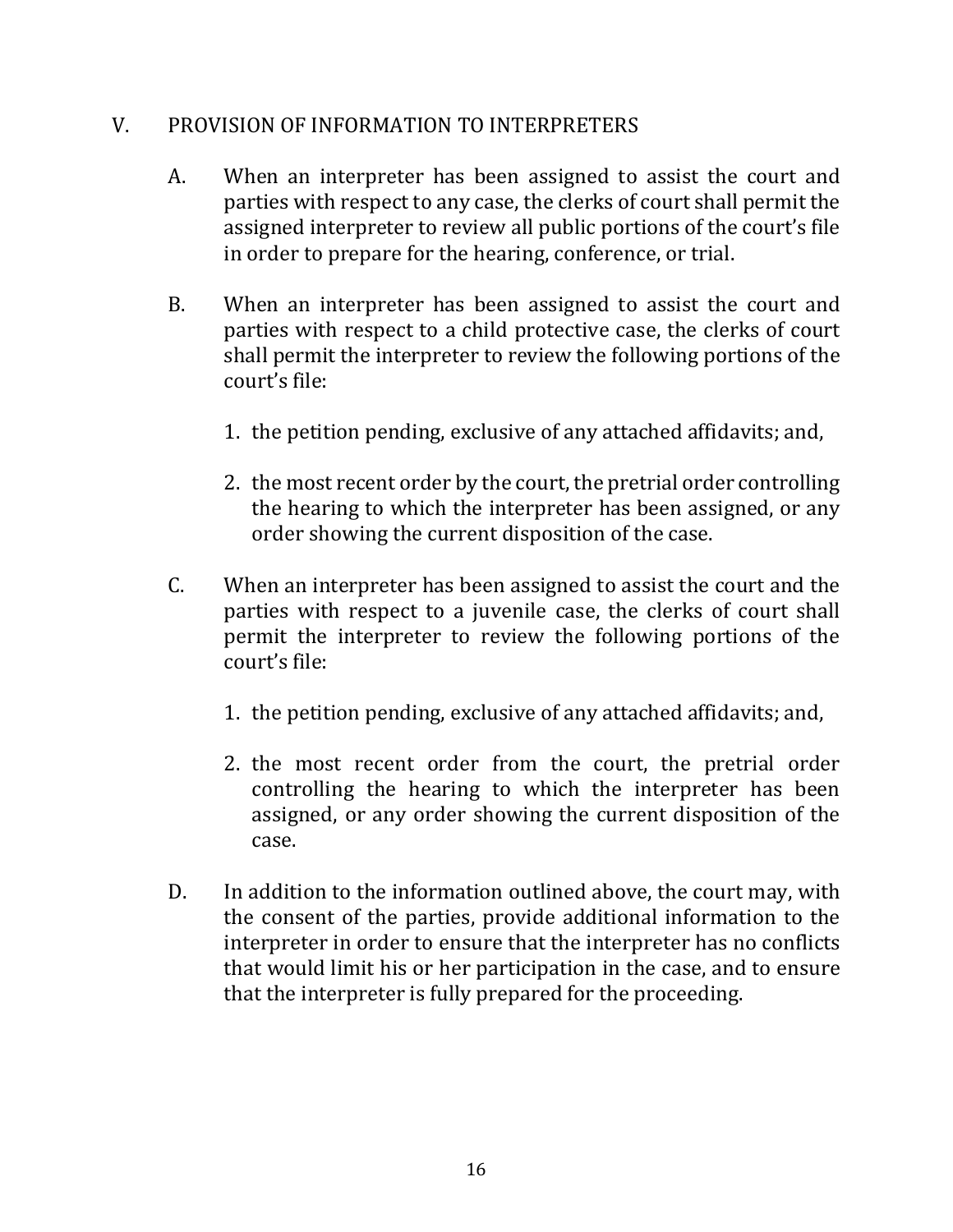# VI. DISSEMINATION OF OTHER INFORMATION

Pursuant to the Judicial Branch Code of Conduct, Judicial Branch employees are limited from disclosing court-related information other than in the performance of an official duty.

The identity of the jurist scheduled to preside over a particular court session will not be disclosed until the day of the scheduled session. If a case has been specially assigned, information may be provided to the parties and counsel of record in advance of the session.

# VII. WITHDRAWAL OF ADMINISTRATIVE ORDERS

The following administrative orders are withdrawn because their contents have been incorporated into this administrative order:

- A. Access to Social Security Numbers and Qualified Domestic Relations Orders ("QUADROs"), Me. Admin. Order JB-09-2 (as amended by A. 9-11) (effective September 19, 2011), and
- B. Access to Requests for Appointments of Guardians ad Litem, Orders Appointing Guardians ad Litem, and Guardian ad Litem Reports, Me. Admin. Order JB-21-03 (effective March 25, 2021).

# VIII. QUESTIONS RELATED TO THIS ADMINISTRATIVE ORDER

Any questions related to this administrative order should be referred to the State Court Administrator or designee.

For the Court,

 $\sqrt{s/2}$ 

Andrew M. Mead Acting Chief Justice

Promulgation Date: April 22, 2021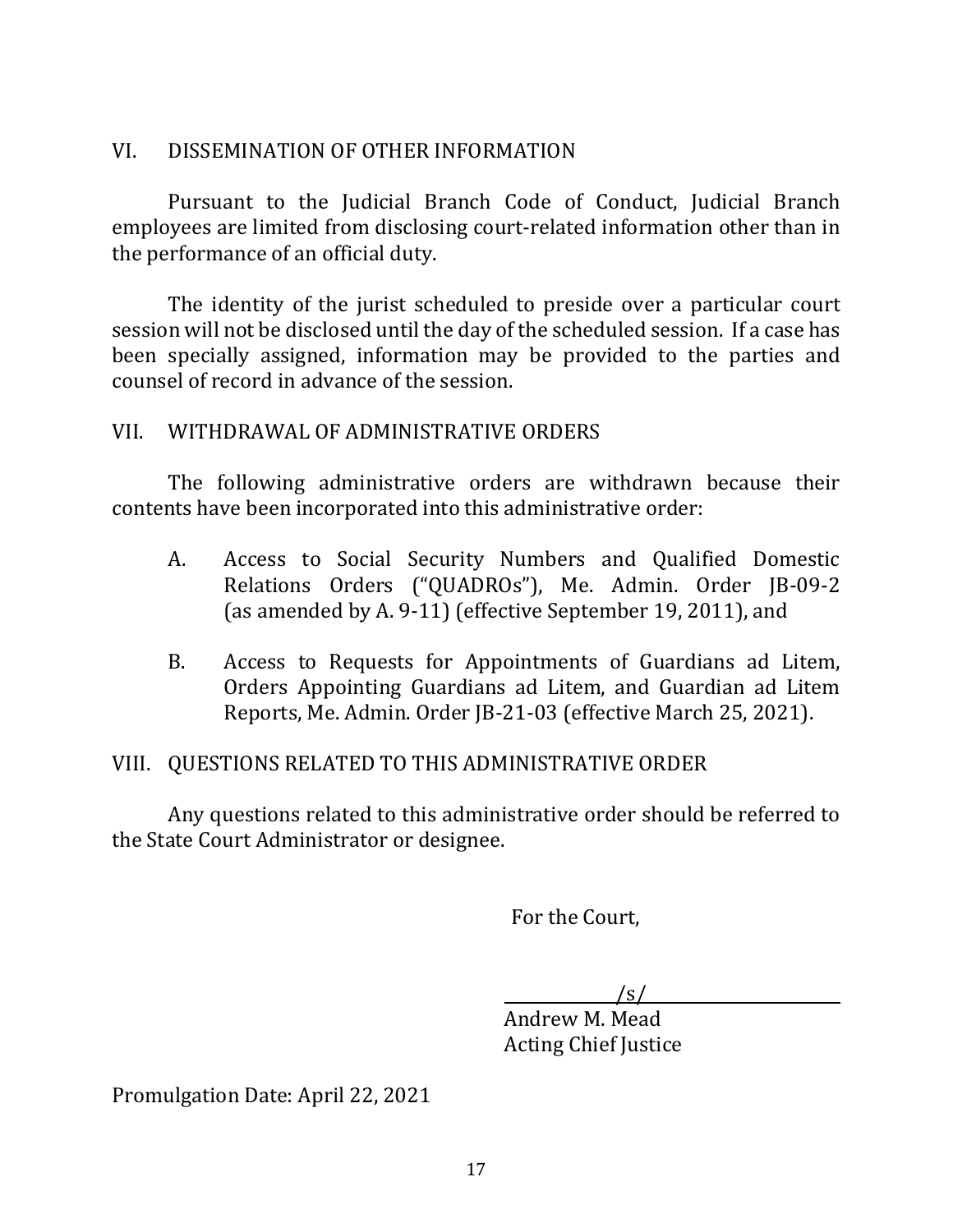Public Information and Confidentiality

AO JB-05-20 (A. 4-21), dated and effective April 22, 2021

Signed by: Andrew M. Mead, Acting Chief Justice, Maine Supreme Judicial Court

Issued to **(1)** incorporate and withdraw two administrative orders: (A) Access to Social Security Numbers and Qualified Domestic Relations Orders ("QUADROs"), Me. Admin. Order JB-09-2 (as amended by A. 9-11) (effective September 19, 2011), and (B) Access to Requests for Appointments of Guardians ad Litem, Orders Appointing Guardians ad Litem, and Guardian ad Litem Reports, Me. Admin. Order JB-21-03 (effective March 25, 2021); **(2)** remove the reference to "child custody reports" in the definition of "confidential court information" because these reports are no longer used in Maine, and **(3)** correct minor grammatical and typographical errors.

#### **Historical Derivation of JB-05-20:**

Public Information and Confidentiality AO JB-05-20 (A. 5-19), dated and effective May 1, 2019 Signed by: Leigh I. Saufley, Chief Justice, Maine Supreme Judicial Court Issued to add a second paragraph to section VI: "The identity of the jurist scheduled to preside over a particular court session will not be disclosed until the day of the scheduled session. If a case has been specially assigned, information may be provided to the parties and counsel of record in advance of the session."

Public Information and Confidentiality

AO JB-05-20 (A. 9-17), dated and effective September 25, 2017

Signed by: Leigh I. Saufley, Chief Justice, Maine Supreme Judicial Court

Issued to clarify that the record taken by an Official Court Reporter at a court proceeding is the official court record, regardless of whether an electronic recording is made at the same time. The amended order adds section III(C)(2), which governs the conditions by which the unofficial record may become the official record.

Public Information and Confidentiality

AO JB-05-20 (A. 1-15), dated and effective January 14, 2015

Signed by: Leigh I. Saufley, Chief Justice, Maine Supreme Judicial Court

This amended order is issued to modify section  $III(A)(5)$  to direct that a request for information that seeks a response to a standing request will be declined absent the Chief Judge's preauthorization and to add section III(A)(6), which governs requests for data or information that would require administrative or technical staff to perform substantial new research, program new reports, evaluate data, or respond to standing requests. The amended order also requires the denial of requests for bulk data and renumbers section  $III(A)(6)$  and (7) as section  $III(A)(7)$  and (8).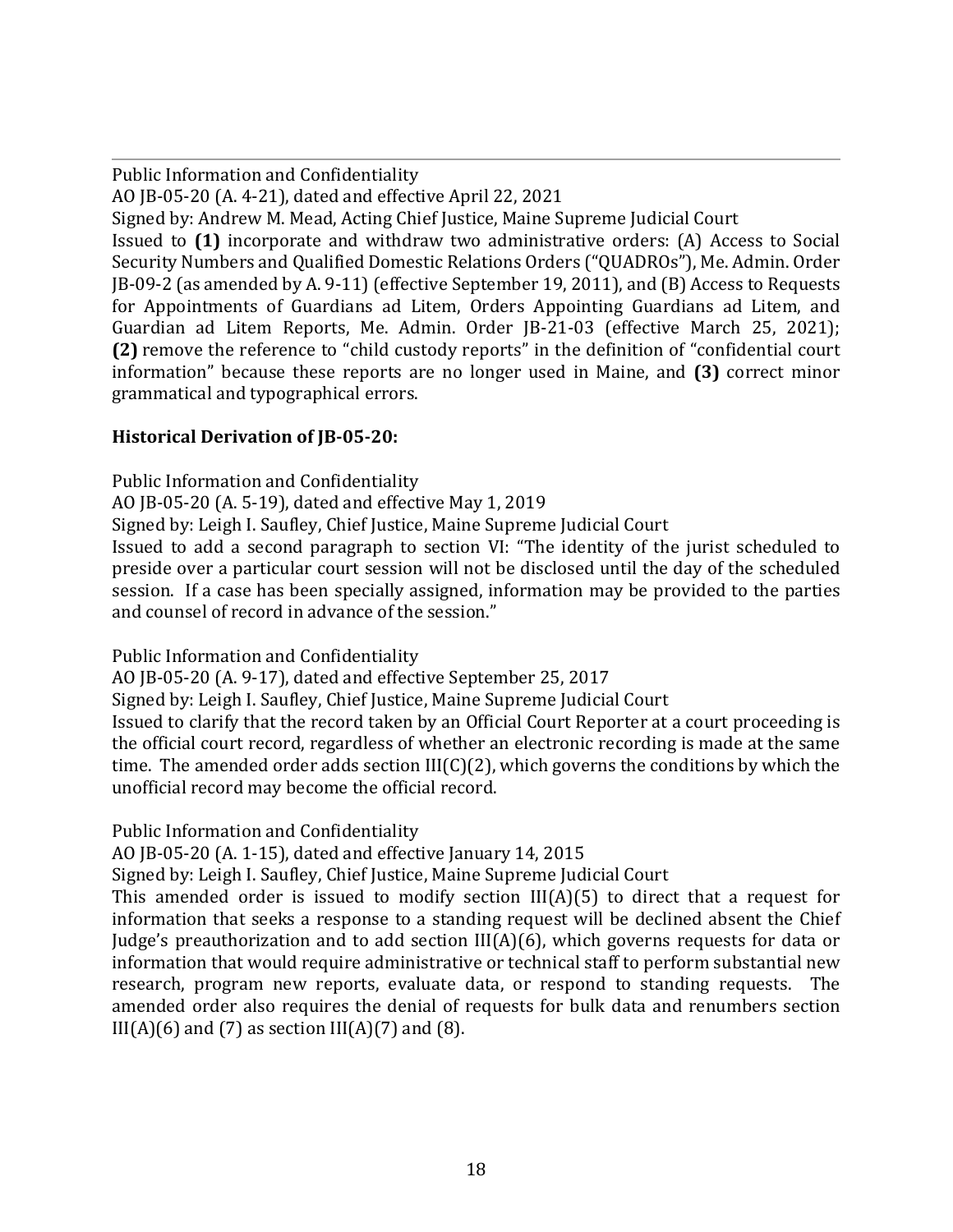Public Information and Confidentiality

AO JB-05-20 (A. 7-14), dated June 19, 2014, and effective July 1, 2014 Signed by: Leigh I. Saufley, Chief Justice, Maine Supreme Judicial Court This amended order is issued to conform with current Maine statutes governing the dissemination of information.

Public Information and Confidentiality

AO JB-05-20 (A. 6-14), dated May 27, 2014, and effective June 1, 2014 Signed by: Leigh I. Saufley, Chief Justice, Maine Supreme Judicial Court The amendment defines the term "Service Center," includes Clerical Staff of the Service Center in provisions concerning information requests in section III(A)(1), specifies in section III(A)(1) that no research fee will be charged when a party to a case requests information about that case, clarifies that section III(C) governs the duplication of recordings of court hearings and not transcripts, adds section V governing the provision of information to interpreters, renumbers the provision governing the dissemination of other information from V to VI, and makes minor technical corrections.

Public Information and Confidentiality

AO JB-05-20 (A. 12-13), dated December 3, 2013, effective October 9, 2013

Signed by: Leigh I. Saufley, Chief Justice, Maine Supreme Judicial Court

The amendment clarifies that reports of cellphone or other electronic device location information filed with the Kennebec County Consolidated Clerk's Office pursuant to the provisions of 16 M.R.S. § 650(4) is confidential information unless otherwise ordered released by the court.

Public Information and Confidentiality AO JB-05-20 (A. 9-11), dated and effective September 19, 2011 Signed by: Leigh I. Saufley, Chief Justice, Maine Supreme Judicial Court

Public Information and Confidentiality AO JB-05-20 (A. 5-09), dated May 1, 2009, effective May 1, 2009 Signed by: Leigh I. Saufley, Chief Justice, Maine Supreme Judicial Court

Public Information And Confidentiality

AO JB-05-20 (A. 2-09), dated February 27, 2009, effective February 27, 2009 Signed by: Leigh I. Saufley, Chief Justice, Maine Supreme Judicial Court

Public Information And Confidentiality

AO JB-05-20 (A. 1-06), dated December 19, 2005, effective January 1, 2006 Signed by: Leigh I. Saufley, Chief Justice, Maine Supreme Judicial Court

Public Information And Confidentiality AO JB-05-20, dated June 29, 2005, effective August 1, 2005 Signed by: Leigh I. Saufley, Chief Justice, Maine Supreme Judicial Court